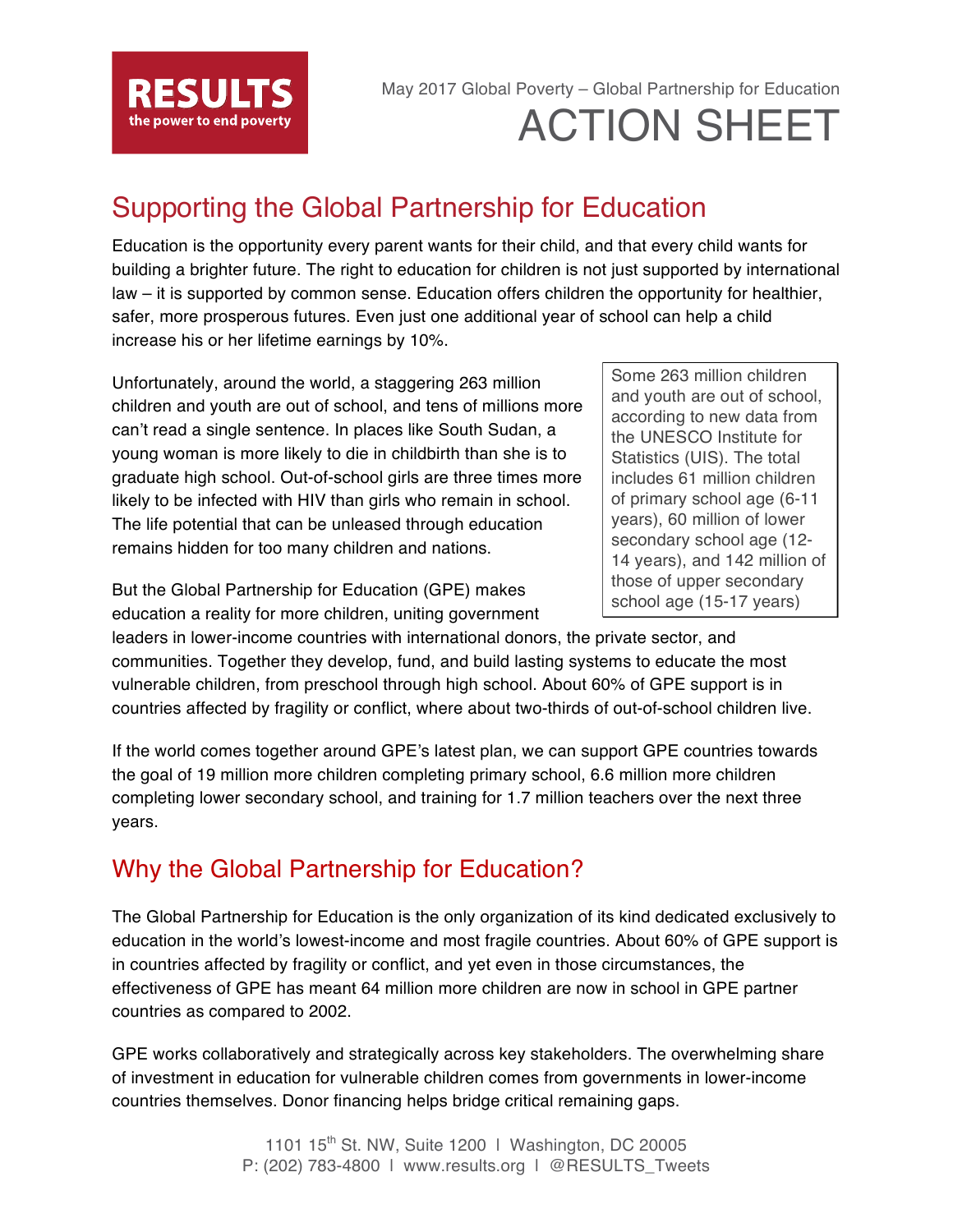### U.S. Leadership is Vital

Since 2011, the U.S. government has made increasing annual investments in GPE, helping drive its success. But education funding could be on the chopping block. Earlier this spring, the White House released a shortsighted budget proposal that would cut U.S. support for the fight against global poverty. This includes education, which could targeted for especially steep cuts. This proposal has been widely condemned by advocates, military leaders, the faith community, and members of Congress from both parties. The opportunity this year with GPE calls for leadership from our elected officials, not retreat.

### Use EPIC to Write to a Letter to Your Member of Congress on GPE

**Engage:** It's nearly impossible to live one's dream in life without an education, yet 263 million children and youth around the world who should be in the classroom, are not.

**Problem:** Since 2011, the U.S. government has made increasing annual investments in the Global Partnership for Education (GPE), helping drive its success. GPE is the only organization of its kind dedicated exclusively to education in the world's lowest-income and most fragile countries. But a White House proposal to cut U.S. support for global development assistance could jeopardize progress.

**Inform:** GPE is launching an ambitious new plan to accelerate progress through increased investment in education. While the overwhelming share of investment in education for vulnerable children comes from governments in

#### **GPE Support in CHAD:**

Chad is surrounded by conflicts in neighboring countries and is still feeling the reverberations of famine and financial crisis that recently swept through the Sahel region. As a result, one of the world's poorest countries hosted around 400,000 refugees in early 2017. GPE has supported Chad's efforts to improve a school system that was weak even before large numbers of refugees arrived. In the Lake Chad region alone, 62% of Chad's children were out of school, the average primary school class size was 75, and the rate of adult illiteracy was 96%. With GPE's support, Chad is addressing immediate humanitarian needs of its refugees and creating a stronger and more enduring education infrastructure that benefits everyone. This support includes building classrooms and essential facilities; providing food and nutrition; disseminating 60,000 new, culturally appropriate school books; and training to expand the pool of teachers qualified to ensure children in school actually learn.

lower-income countries themselves, donor financing helps bridge critical remaining gaps.

**Call to Action:** GPE is asking its partner countries to allocate a full 20% of national government expenditure to education annually, and it is asking for a collective \$3.1 billion from donor governments over 2018-2020. The U.S. must continue to be a GPE supporter, helping ensure that the possibilities unlocked by education are available to all children and, consequently, to our world. Will the Senator/Representative call on the Administration to make a bold pledge at the upcoming GPE pledging conference?

*Data source: The Global Partnership for Education – www.globalpartnership.org*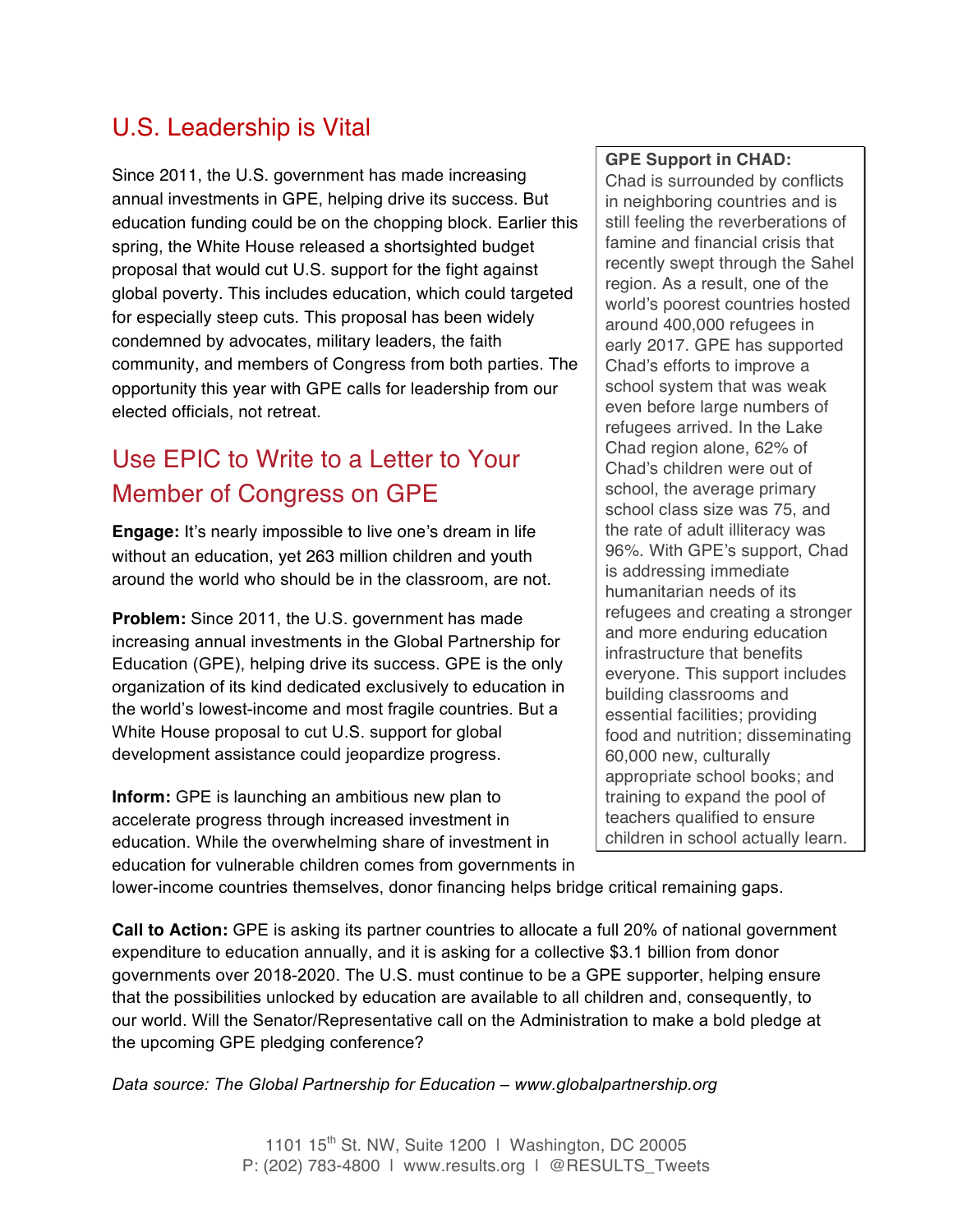### Leading with Action: Advocacy Workshop Agenda

Below is a sample agenda and script that you can use to put people in your community into action. We know that when people take action they get inspired. The agenda below would require a meeting of roughly 60 minutes. Adapt the elements to fit your style and timeframe.

#### I. Setting the Stage – 15 Minutes

#### **2 min: Welcome and acknowledge people for being there.**

"Thanks to all of you for coming. There are a lot of ways you could be spending the day, and I want to thank all of you for coming out and learning more about how YOU can play a role in the movement to end poverty. Can the RESULTS volunteers briefly say their name and how many years you've been involved? Also, can you all be sure to sign our sign in sheet?"

#### **3 min: State the purpose of the meeting.**

"Our purpose today is to inspire you all about the difference you can make, working with others, to create the political will to end hunger and poverty. In the next few minutes, we'll ...

- Learn a bit about RESULTS, the group organizing this.
- We will learn about an issue of poverty.
- We will take an action that will make a difference on that issue. We'll write a letter about the Global Partnership for Education that we'll hand-carry to Washington, DC in July.
- Finally, we'll see who is interested in continuing to make a difference with RESULTS."

#### **10 min: Center the room and do introductions.**

"Let's see who's in the room tonight and get in touch with why we are here. Please give us your name and tell us briefly why acting on issue of poverty is important to you." Other possible questions, "What are you committed to in life?" or "Who do you want to be in the world?"

Afterward, "Thank you all for sharing what is important to you. We have a lot in common."

#### II. The Basics of RESULTS – 10 Minutes

#### **RESULTS is…**

"So what is RESULTS? RESULTS is movement of passionate, committed, everyday people. Together we use our voices to influence political decisions that will bring an end to poverty. As volunteers, we receive training, support, and inspiration to become skilled advocates. In time, we learn to effectively advise policy makers, guiding them toward decisions that will improve access to health, education, and economic opportunity. Together we realize the incredible power we possess to use our voices to change the world. "

Show the video if you have time: We Have a Vision: http://www.results.org/blog/we\_have\_a\_vision/